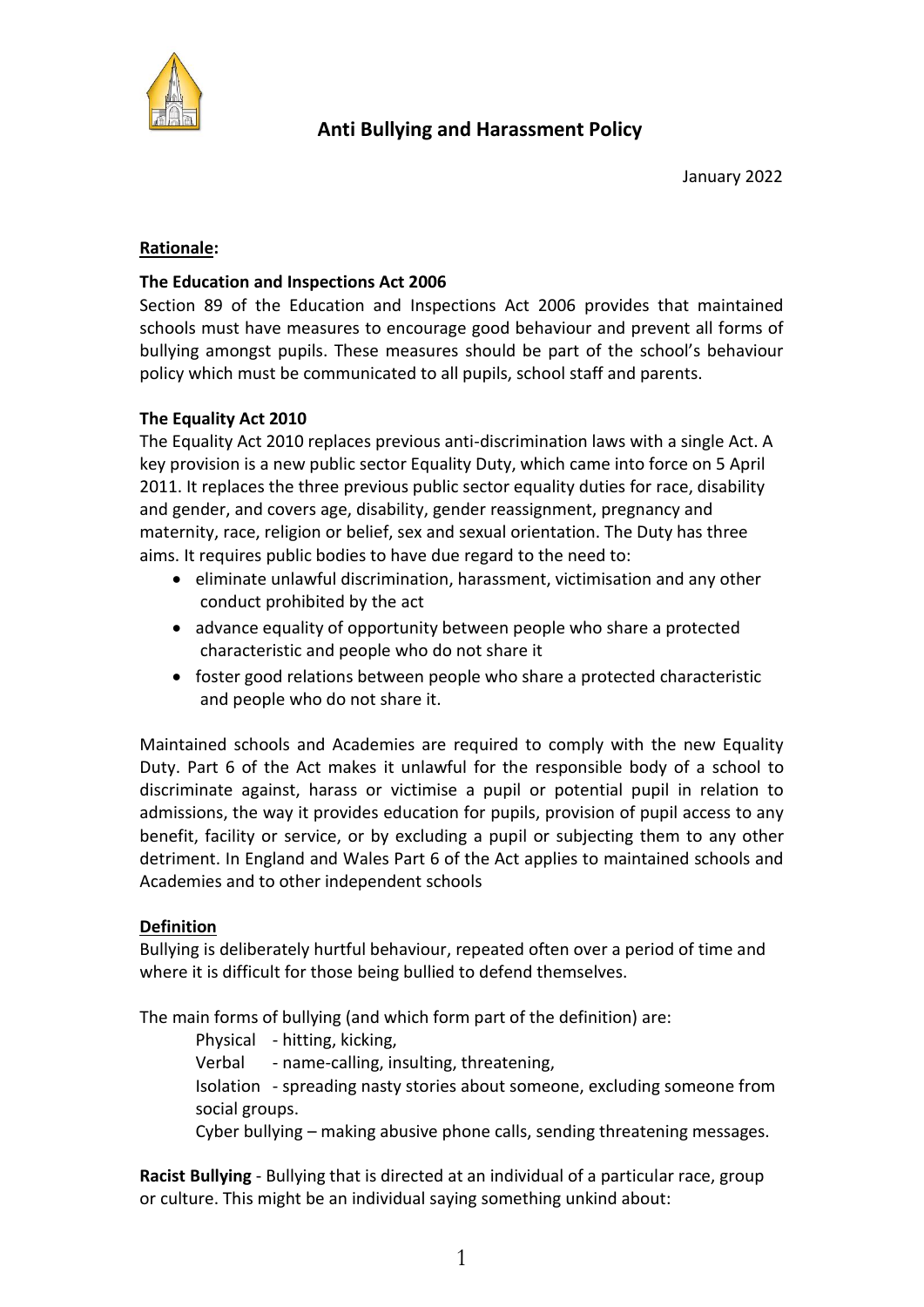- the way someone look, what someone eats,
- the way that somebody dresses,
- the way someone speaks,
- family,
- religion.

**Homophobic bullying** – bullying that is directed at someone because of their "perceived" sexual orientation. Homophobic bullying can happen to anyone it does not matter what their sexual orientation is. This might be an individual saying something unkind about someone being:

- gay,
- lesbian,
- bisexual,
- trans gender.

**Bullying of the disabled** - At Pulford School we have a disability equality scheme which means we are we are committed to offering an inclusive curriculum to ensure the best possible progress for all of our pupils whatever their needs or abilities. Bullying may be directed at someone because of their disability or special educational needs (including More Able or Talented children).

Our aims for this policy are encapsulated within the School Mission Statement "God's family through faith, hope and love, dedicated to realising the full potential of each person" and our Home School Agreement.

Specifically, our aims are:

- 1) To take bullying and harassment seriously.
- 2) To confront robustly all substantial acts of bullying and be seen to deal with them in a firm and consistent way
- 3) To be vigilant and on the lookout for signs of bullying
- 4) To recognise that both victims and bullies need compassion, understanding and help to deal with their problems.
- 5) To try to prevent bullying by creating a climate within school this empowers children and encourages them to communicate their anxieties to responsible adults.
- 6) To raise awareness amongst all responsible adults regarding 'high-risk' areas and their potential as locations for bullying, including prime times at which bullying may be likely to occur.
- 7) To ensure that this policy has shared ownership amongst pupils, staff, Governors and parents and that all are actively involved in its implementation and promotion.

## **Implementation and Procedures**

- 1) We shall raise awareness of issues surrounding bullying through the curriculum.
- 2) We shall give opportunities for pupils to raise their self-esteem through activities such as assemblies, drama, circle time, rewards, discussion and dialogue.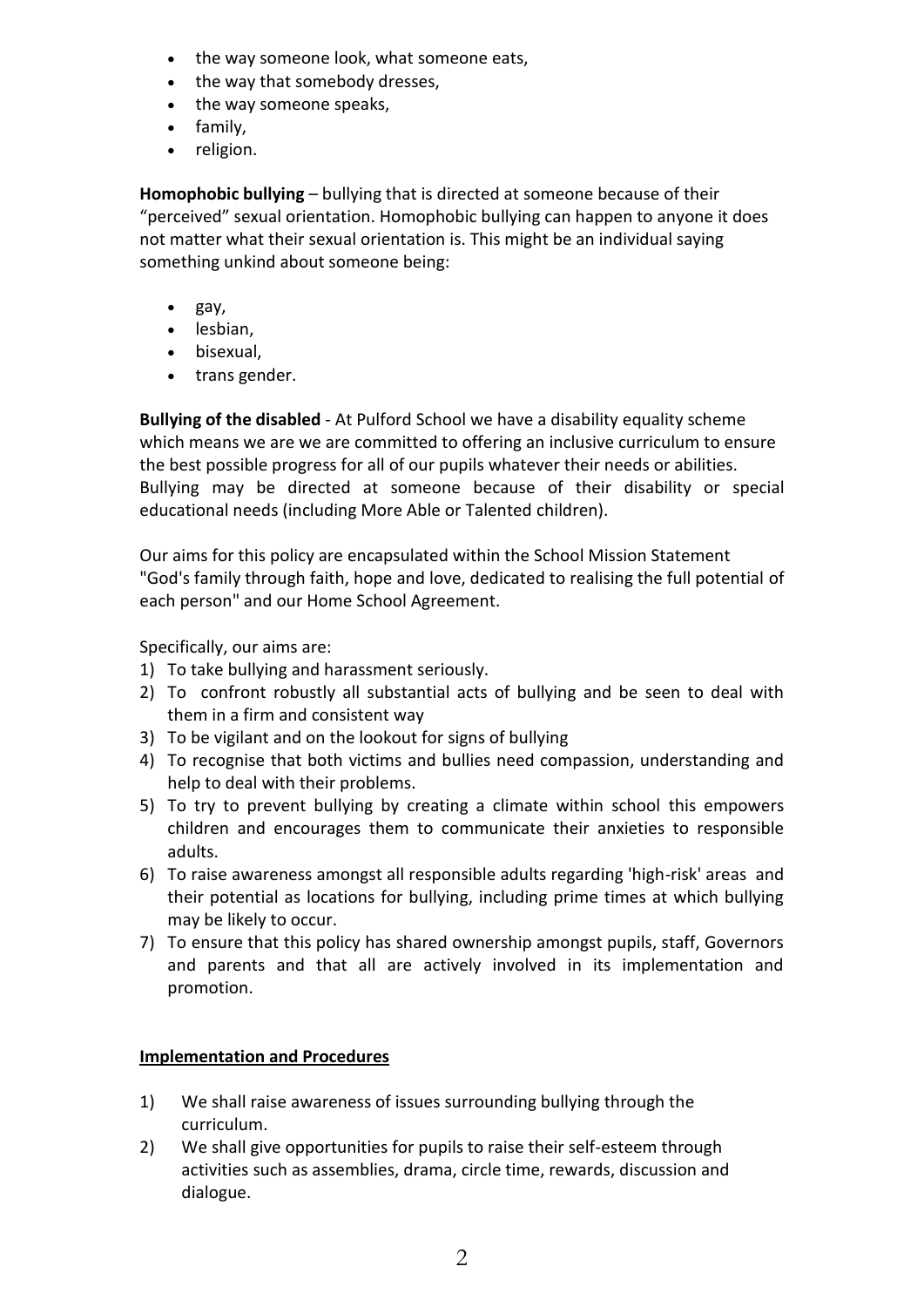- 3) We shall establish a clear system for the hearing of complaints and this will be done confidentially if possible. Both bully and victim will be interviewed by the Head teacher or other member of the Senior Management Team as the situation demands.
- 4) Lesser acts of bullying will be dealt with according to our established disciplinary framework on a day-to-day basis and a range of appropriate sanctions may be employed to discourage repetition. The wider search powers included in the Education Act 2011 give teachers stronger powers to tackle cyber-bullying by providing a specific power to search for and, if necessary, delete inappropriate images (or files) on electronic devices, including mobile phones. Repeated incidents of serious bullying will trigger a letter to the bully's parents requesting their attendance at a formal interview. It is recognised that this will be an extremely rare event.
- 5) The main emphasis will always be prevention rather than punishment. However, disciplinary measures must be applied fairly, consistently, and reasonably taking account of any special educational needs or disabilities that the pupils may have and taking into account the needs of vulnerable pupils. It is also important to consider the motivations behind bullying behaviour and whether it reveals any concerns for the safety of the perpetrator. Where this is the case the child engaging in bullying may need support themselves. Prevention might involve talking to pupils about issues of difference, either in circle time or through dedicated events or projects, or through assemblies. Staff themselves will be able to determine what will work best for their pupils, depending on the particular issues they need to address. The school follows the 'Values Education' system which teaches respect for staff and other pupils, an understanding of the value of education, and a clear understanding of how our actions affect others permeate the whole school environment
- 6) The school recognises its responsibility to support children who are bullied and make appropriate provision for a child's needs. The nature and level of support will depend on the individual circumstances and the level of need. These can include a quiet word from a teacher/teaching assistant that knows the pupil well, providing further support, engaging with parents, referring to local authority children's services, completing a Common Assessment Framework or referring to LC2 worker or Child and Adolescent Mental Health Services (CAMHS).
- 7) Details of the Policy will be given to all new and supply staff .
- 8) 'Prime areas' which are slightly 'out of sight' will be targeted by all supervisory staff at playtimes

## **Monitoring, Evaluation and Review**

The school will review this policy every two years and assess its implementation and effectiveness. The policy will be promoted and implemented throughout the school. Parents and children who are concerned should be referred to the appendices The school uses available guidance and advice:

DFE Preventing and tackling bullying Advice for headteachers, staff and governing bodies

'Bullying: information for parents and carers' and 'Bullying: Information for children and young people'.

Cyberbullying: advice for headteachers and school staff

Advice for parents and carers on cyberbullying

DfE Behaviour and Discipline in Schools Guidance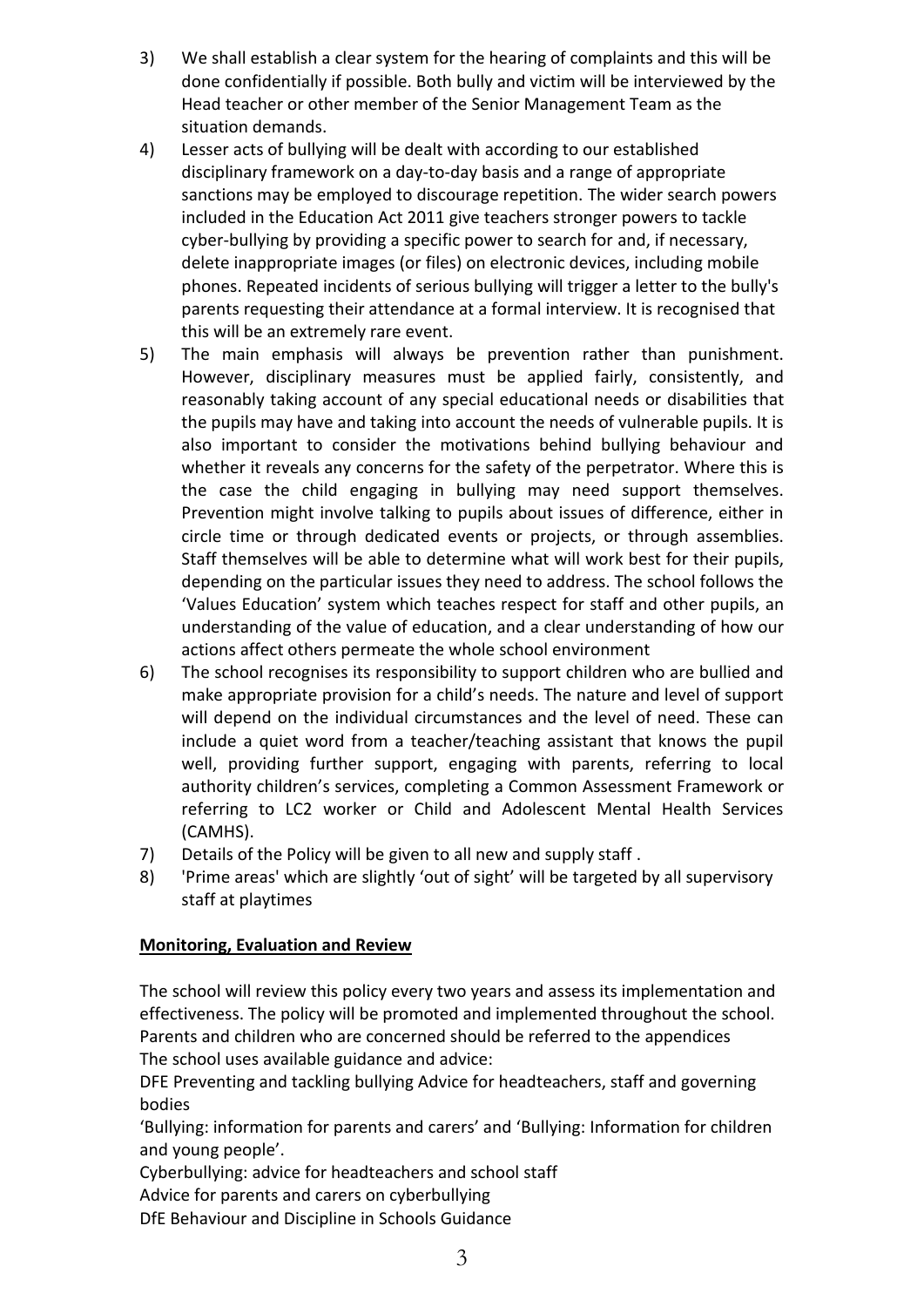Supporting children and young people who are bullied: advice for schools Counselling in schools a blueprint for the future: advice for school leaders and counsellors.

## **Further resources:**

**The Anti-Bullying Alliance (ABA):** Founded in 2002 by NSPCC and National Children's Bureau, the Anti-Bullying Alliance ABA) brings together over 100 organisations into one network to develop and share good practice across the whole range of bullying issues.

The ABA has also put together a fact sheet outlining the range of support that is available to schools and young people from the anti-bullying sector which can be accessed here http://www.anti-bullyingalliance.org.uk/advice/support-from-thesector/.

**Kidscape:** Charity established to prevent bullying and promote child protection providing advice for young people, professionals and parents about different types of bullying and how to tackle it. They also offer specialist training and support for school staff, and assertiveness training for young people.

**The BIG Award:** The Bullying Intervention Group (BIG) offer a national scheme and award for schools to tackle bullying effectively.

Restorative Justice Council: Includes best practice guidance for practitioners 2011. **Cyber-bullying** 

**ChildNet International**: Specialist resources for young people to raise awareness of online safety and how to protect themselves

**Think U Know:** resources provided by Child Exploitation and Online Protection (CEOP) for children and young people, parents, carers and teachers.

**Digizen**: provides online safety information for educators, parents, carers and young people.

Advice on Child Internet Safety 1.0: The UK Council for Child Internet Safety (UKCCIS) has produced universal guidelines for providers on keeping children safe online.

## **LGBT**

EACH: (Educational Action Challenging Homophobia) provides a national freephone Actionline for targets of homophobic or transphobic bullying and training to schools on sexual orientation, gender identity matters and cyberhomophobia. Schools Out: Offers practical advice, resources (including lesson plans) and training to schools on LGBT equality in education. Stonewall: An LGB equality organisation with considerable expertise in LGB bullying in schools, a dedicated youth site, resources for schools, and specialist training for teachers.

## **SEND**

Mencap: Represents people with learning disabilities, with specific advice and information for people who work with children and young people.

**Changing Faces**: Provide online resources and training to schools on bullying because of physical difference.

**Cyberbullying and children and young people with SEN and disabilities:** Advice provided by the Anti-Bullying Alliance on developing effective anti-bullying practice. **Anti-bullying Alliance SEND programme of resources**: Advice provided by the Antibullying Alliance for school staff and parents on issues related to SEND and bullying. **Racism** 

**Show Racism the Red Card:** Provide resources and workshops for schools to educate young people, often using the high profile of football, about racism.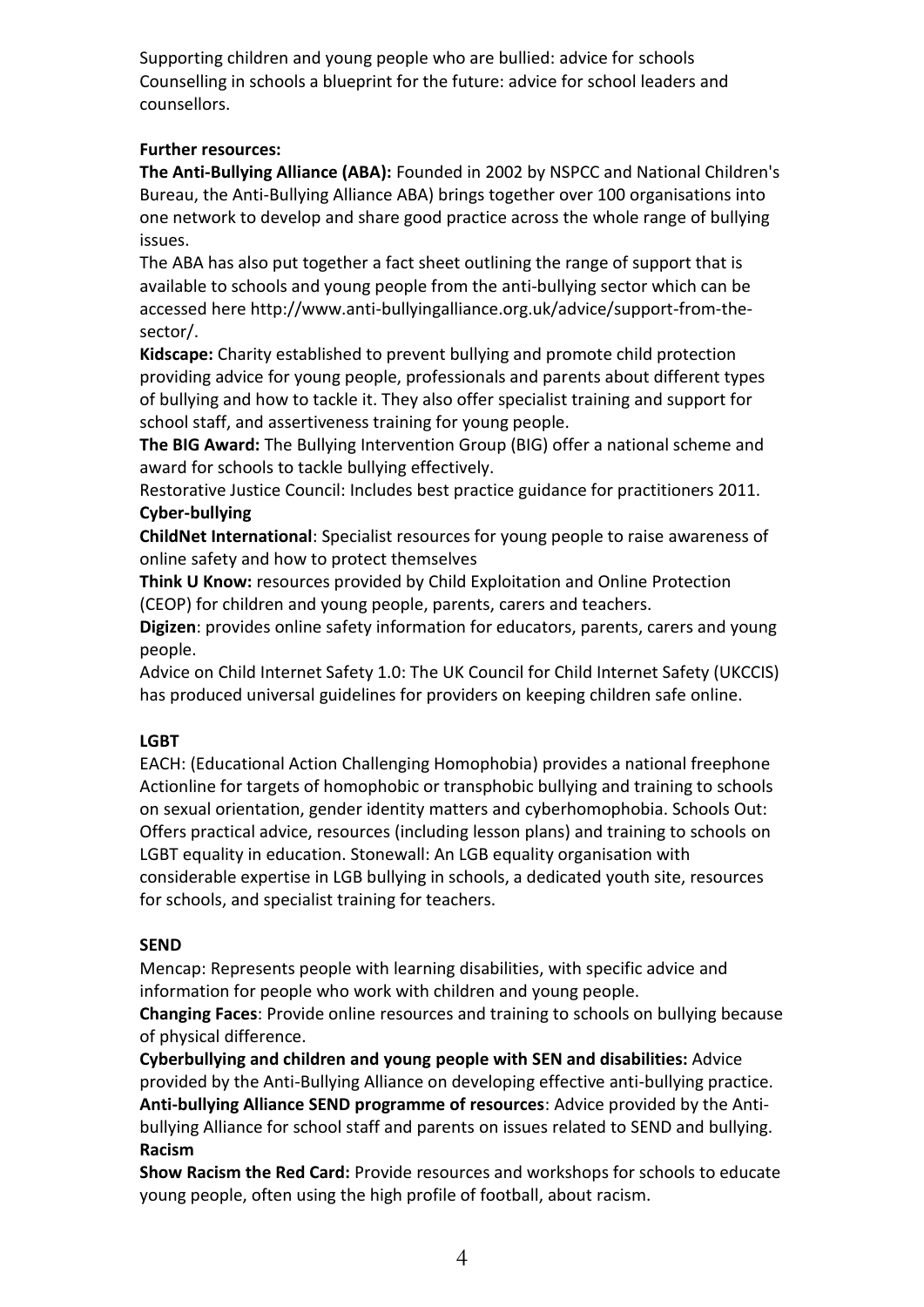**Kick it Out:** Uses the appeal of football to educate young people about racism and provide education packs for schools.

**Anne Frank Trust:** Runs a schools project to teach young people about Anne Frank and the Holocaust, the consequences of unchecked prejudice and discrimination, and cultural diversity.

This policy will be implemented within a culture of equal opportunities. It should be read in conjunction with the Governor's written statement of behaviour principles; Discipline and Behaviour policy; Learning support policy; Equality policies. It will be reviewed every two years.

Staff will refer to the multicultural dimensions of bullying as appropriate.

Policy endorsed by the Governing Body on ……………………………………….

Signed …………………………………………….…Chair of the Governing Body

### **Equal opportunities**

All young people will be treated equally, regardless of disability, race, creed or gender.

The policy will be applied regardless of culture, faith or belief.

**"Growing God's family through faith, hope and love, dedicated to realising the full potential of each other."**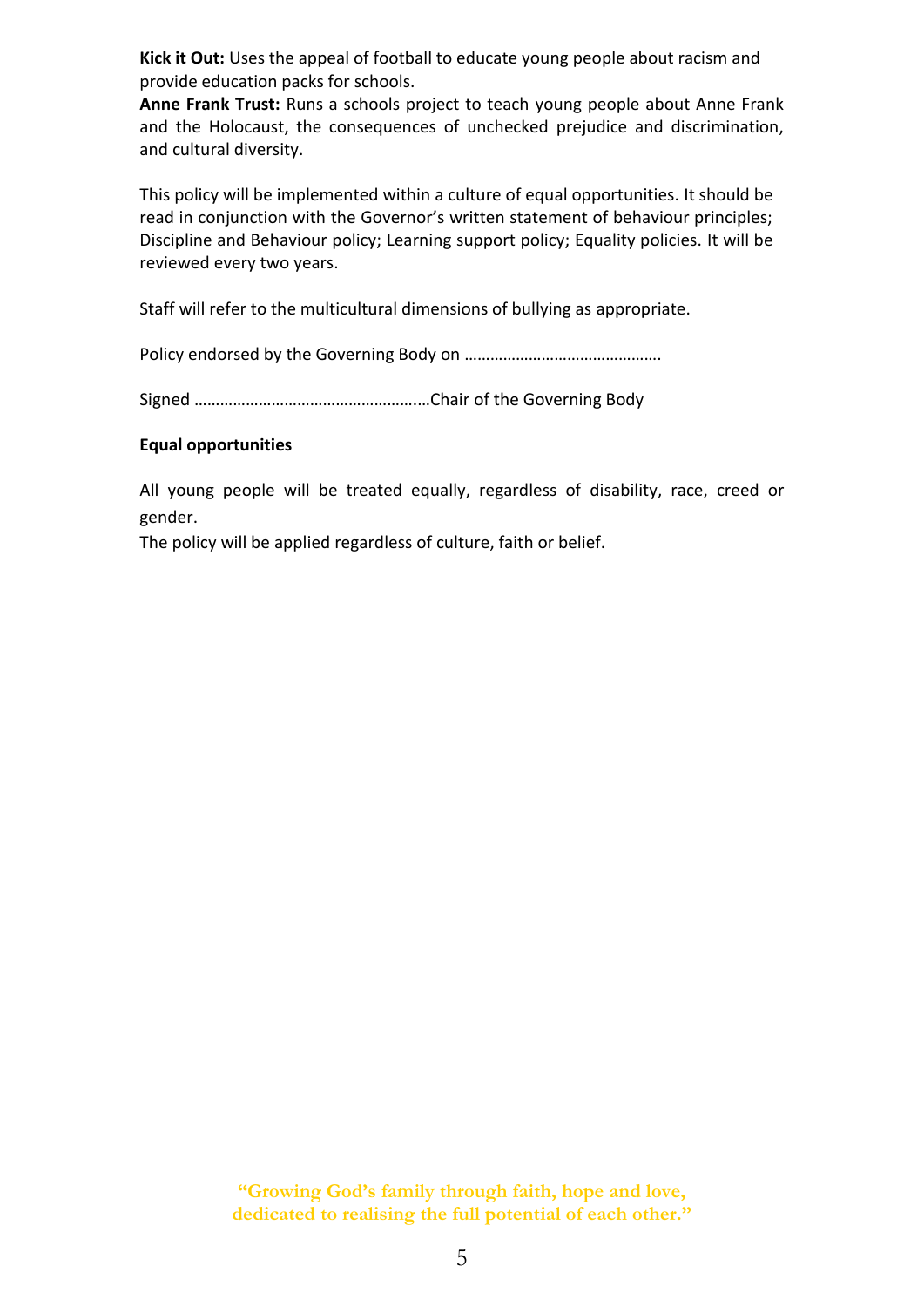### **APPENDICES**

### **Bullying: Information for parents and carers**

Opinion surveys show that bullying is one of the main concerns that parents and carers have about their children's safety and well being. As a parent it is right that you want your child to be safe and well. To find out that your child is being bullied or may be using bullying behaviours against someone else is distressing. It can make you feel guilty, sad, worried, frightened, frustrated or helpless. The information on these pages should help you to deal with this situation if it arises.

### **What types of bullying are there?**

Listed below are some of the different methods of bullying. It is important to remember that if something does not appear on this list and it is upsetting your child, then you should still talk to someone you trust. There are a number of different reasons that somebody might be bullying but it is more likely the reason is something to do with them rather than your child.

- **verbal**; name calling, threatening,
- **theft**; taking or damaging your things,
- **rumours**; spreading lies about someone or people close to them,
- **physical; Kicking**, punching etc,
- **cyber bullying**; making abusive phone calls, sending threatening messages,
- **isolation**; making people feel left out.

We also know that sometimes people get bullied because of other people's prejudices, for example,

**Racist Bullying** - Bullying that is directed at an individual of a particular race, group or culture. If this is happening to your child it might be an individual saying something unkind about:

- the way someone look, what someone eats,
- the way that somebody dresses,
- the way someone speaks,
- family,
- religion.

**Homophobic bullying** – bullying that is directed at someone because of their "perceived" sexual orientation. Homophobic bullying can happen to anyone it does not matter what their sexual orientation is. If this is happening to your child it might be an individual saying something unkind about someone being:

- gay,
- lesbian,
- bisexual,
- trans gender.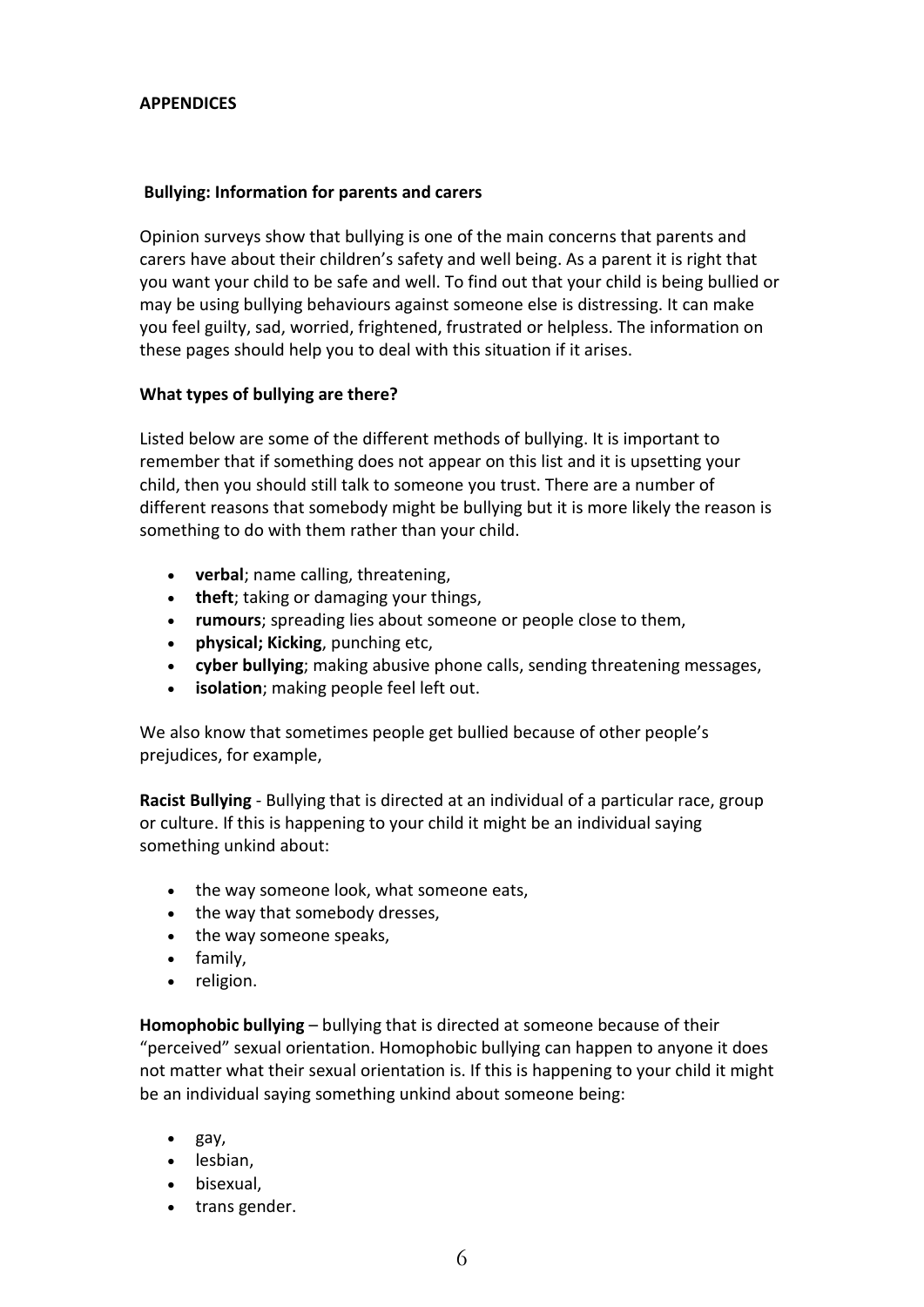**Special educational needs** - Sometime people might get bullied because of the way someone views someone with a disability or learning difficulty.

### **How do I know if my child is being bullied?**

Something may have changed to raise your concern. Below are some of the signs that you should look for

- a drop in achievement,
- damaged clothes or property,
- not wanting to go to school,
- truancy,
- a change in eating habits,
- keep losing their money,
- moodiness or bad temper,
- coming home with marks and bruises,
- sudden loss of interest in recreational activities including stopping going online,
- falling out with their friends,
- disrupted sleep and or having nightmares,
- bed wetting in younger children,
- feeling ill in the mornings,
- signs of being worried,
- a loss of confidence,
- unusually quiet.

If you notice some of these changes in your child's behaviour it might be a sign that they are being bullied. It is, however, important to remember that there may be other explanations.

### **What should I do if I am concerned that my child is being bullied?**

### **Step One**

If you think your child is being bullied then start by asking them some questions like the ones below to try and help you find out more. Listen and talk to your child and offer reassurance. Who have they played with? What have they enjoyed at school? Are they feeling happy about going to school the next day? Did anything happen that they did not like? Who are their friends? Is there anything at school they are not happy about? Is there anything they would like to be different?

Following your conversation if you're still concerned about bullying you may decide to contact the setting where the bullying is happening. This may be your child's school, youth club, sports club or any other setting where your child spends time. It is important that you reassure you child that they have done the right thing in telling you. You need to be clear about what actions you are taking and the reasons why. Keep your child informed about what you are going to do. It is important not to confront the child who you suspect has been bullying, or their parents, yourself. Make sure your child knows you are going to support them.

### **Step Two**

Tell your child's school (this applies to other settings)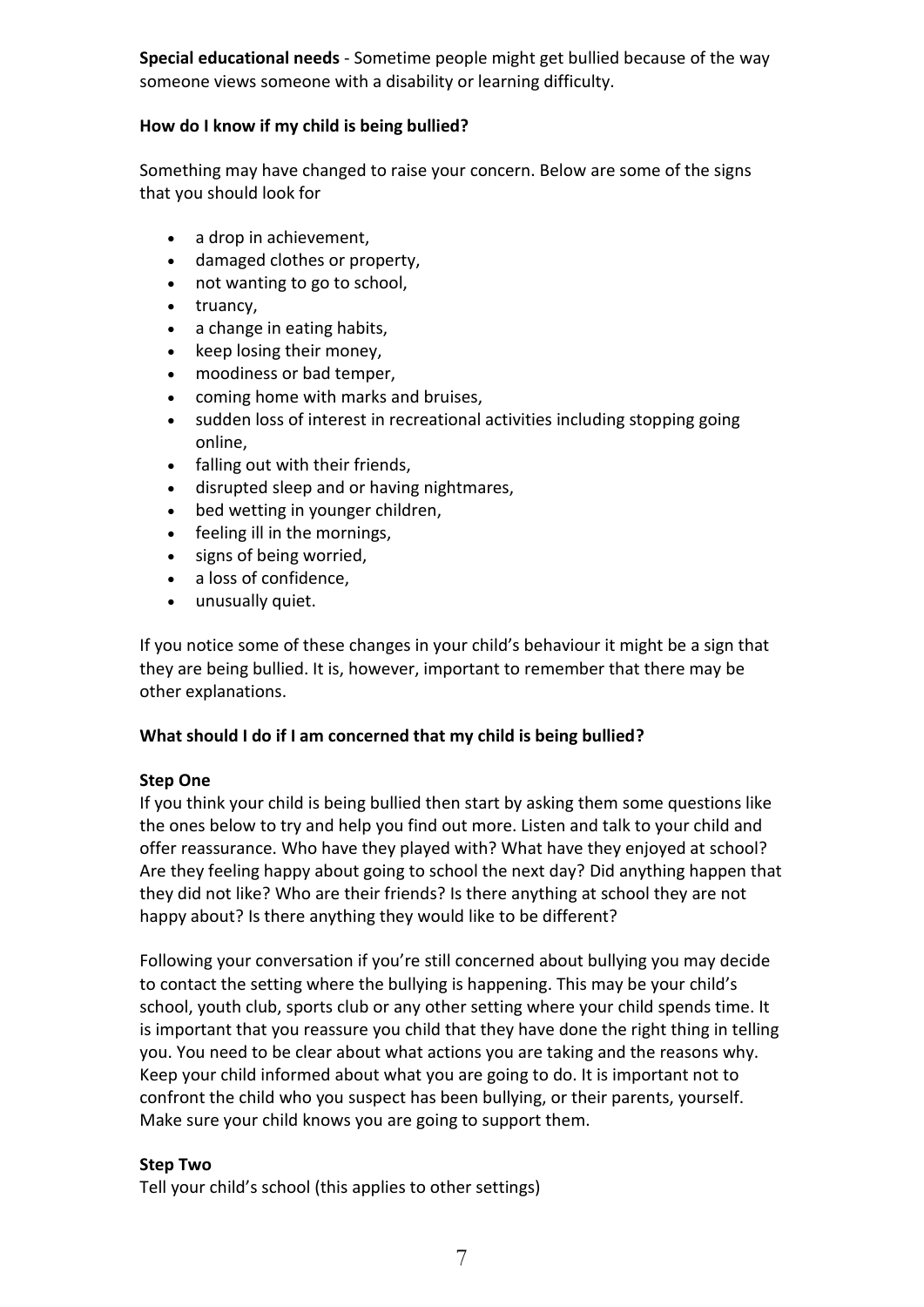- After chatting with your child, if you do feel there is a problem and you think that bullying is happening at your child's school, you should contact the school.
- Explain the situation clearly and calmly as it might be the first time the school has heard of the issues. The school will have a policy for dealing with reports of bullying behaviour. It can be helpful to have read this prior to a meeting because it should tell you what your child's school does if bullying happens. It is important to remember that your child's school will want the bullying to stop. The best way to achieve this is to work together.
- It is usually helpful to arrange a meeting, depending on the seriousness. It is usually better in the first instance to suggest meeting with the class teacher or head of year. Explain your concerns clearly to the school and tell them what your child has told you.

### **Step three**

### Agree an action plan.

You need to agree a plan of support for your child with the school, and jointly monitor the situation. In most cases, by working with the school, bullying problems can be resolved quickly. Make sure that the plan clearly states how the school is going to communicate with you any actions that they have taken and plan to take. Also include who your child should speak to in the future if they are concerned and make sure that you listen to your child about who they feel comfortable talking to. Make sure you leave the meeting knowing who is going to take which actions and how and when.

## **What should I do if the situation still does not improve?**

Bullying situations can often be very complex and take time to resolve it is important to give the school time to deal with the situation. If, after your initial meeting with the school, you still do not feel the situation has improved then it might be useful to speak to a more senior person in the school, for example the Head teacher. If you still do not feel that the situation has been resolved then a complaint can be made to the schools Chair of Governors. Your child's school can advise you on the process for doing this.

## **Where else can I go for help?**

### **For advice and support**

<https://www.gov.uk/government/publications/preventing-and-tackling-bullying>

<https://www.gov.uk/government/publications/behaviour-and-discipline-in-schools>

[Parentlineplus](http://www.centralbedfordshire.gov.uk/_assist/refer.aspx?fwdUrl=http://www.parentlineplus.org.uk/) or telephone 0808 800 2222 [Kidscape](http://www.centralbedfordshire.gov.uk/_assist/refer.aspx?fwdUrl=http://www.kidscape.org.uk/) or Telephone 0845 1 205 20 [Anti-bullying alliance](http://www.centralbedfordshire.gov.uk/_assist/refer.aspx?fwdUrl=http://www.anti-bullyingalliance.org.uk/) [Childline](http://www.centralbedfordshire.gov.uk/_assist/refer.aspx?fwdUrl=http://www.childline.org.uk/) or children and young people can telephone on 08001111 [BullyingUK](http://www.centralbedfordshire.gov.uk/_assist/refer.aspx?fwdUrl=http://www.bullying.co.uk/)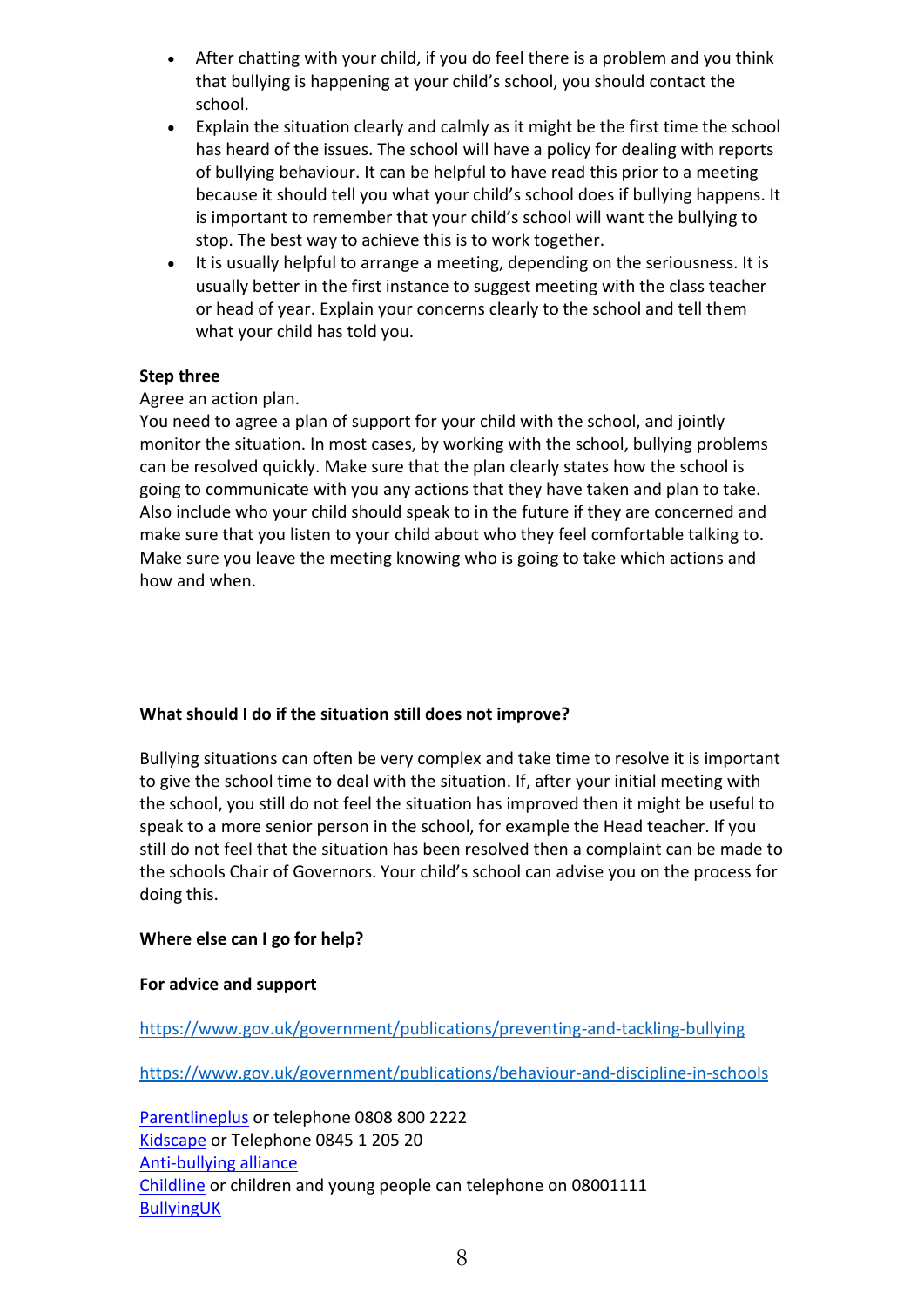## **What should I do if I think my child is bullying other people?**

It is important to remember that a child can be both a victim of bullying and /or possibly also involved in bullying others. Sometime a child or young person may not realise that what they are doing is hurting or upsetting the person they are bullying.

### **Is my child bullying others?**

Spend some time talking with your child about what is happening. Ask them how they feel about school. What they do and don't enjoy. Ask your child about their friendship groups and try to find out more about them. If you think they are bullying others try to find out if they are doing this on their own or as part of a group. You need to ensure that your child has the opportunity to tell their side of the story.

It is important that you child understands that bullying behaviour is not acceptable but that there is support to help them change their behaviours. Make sure your child know that you still support them and love them but that their bullying behaviour must change.

Try to understand why this might be happening; is there something that is making your child unhappy? Is there something at home or out of school that might be causing upset.

Talk to your child about why bullying is wrong. It is important that your child understands the consequences of their behaviour.

You will need to talk to the school so that you can all work together to improve the situation. Your child may need help to find new behaviour to cope with difficult situations.

### **Bullying: Information for children and young people**

### **Tell Someone**

### **Are you worried about bullying happening to you or someone else?**

Across the Country, whenever children and young people are asked about the things that worry them, bullying is named as one of their top concerns. In Bedfordshire we are working hard to make sure that no one suffers because of bullying. Remember bullying is not your fault and that it can happen to anyone. It is important to remember that you will not feel like this for ever and that by telling someone you will be able to get the support you need.

The answers to some of the most commonly asked questions about bullying are detailed below.

### **What is bullying?**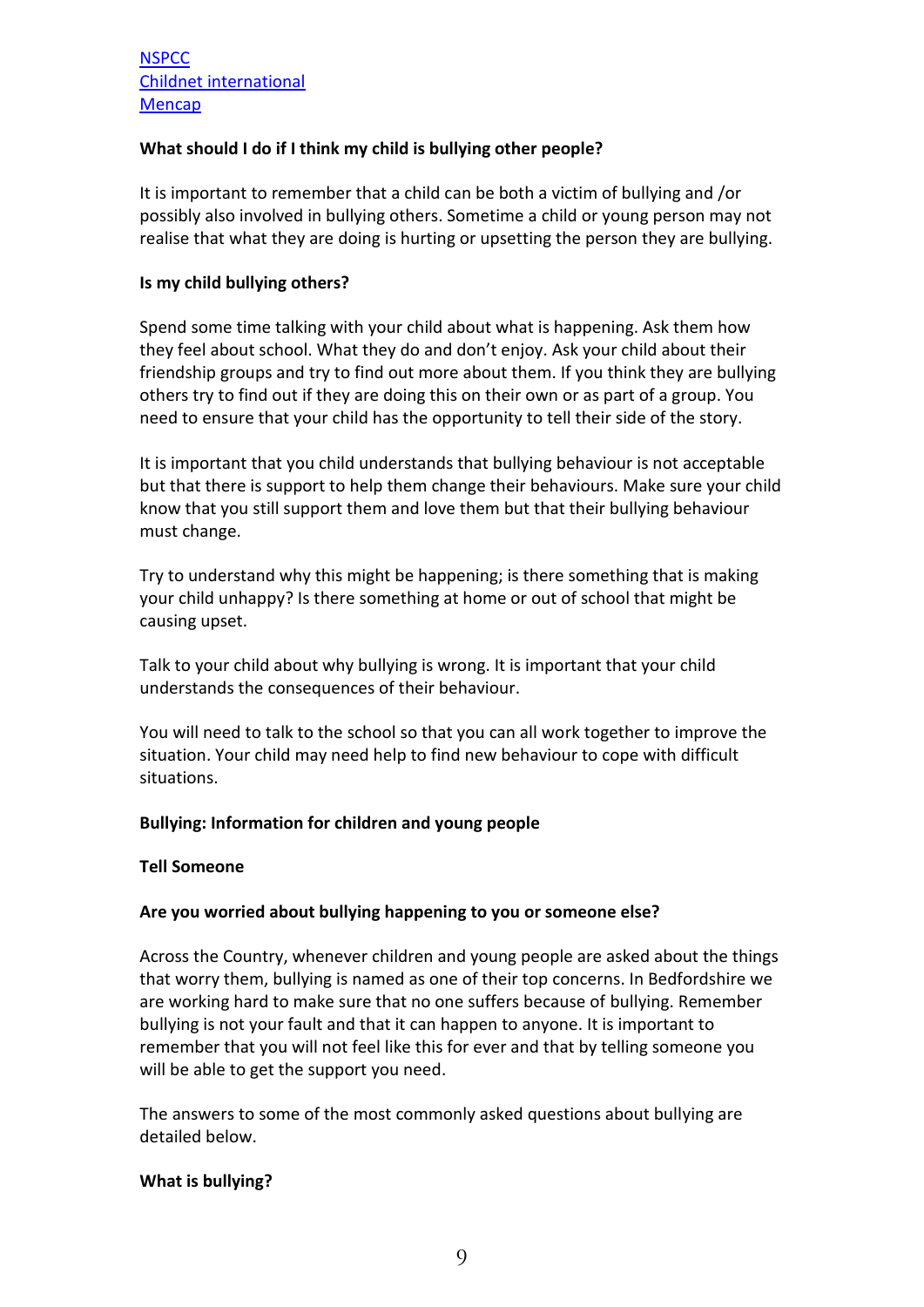There is not one single answer to this question. One way bullying can be described is that it is something that is done to deliberately hurt somebody either emotionally or physically. It is also usually something that happens to you more than once. This does not mean that if someone does something to you on just one occasion that you should not tell someone. If you are upset or worried about anything then tell an adult or a person you trust. To understand bullying you could also ask your school to tell you how they describe it.

## **What types of bullying are there?**

Listed below are some of the different methods of bullying. It is important to remember that if something does not appear on this list and it is upsetting you then you should still talk to someone you trust. There are a number of different reasons why somebody might be bullying you but it is more likely the reason is something to do with them rather than you.

- **verbal;** name calling, threatening,
- **theft;** taking or damaging your things,
- **rumours;** spreading lies about someone or people close to them,
- **physical;** Kicking, punching etc,
- **cyber bullying;** making abusive phone calls, sending threatening messages
- **isolation;** making people feel left out.

We also know that sometimes people get bullied because of other people's prejudices, for example;

**Racist Bullying** - bullying that is directed at an individual from a particular race, group or culture. If this is happening to you it might be an individual saying something unkind about: the way someone looks, what someone eats, the way that somebody dresses, the way someone speaks, family, religion.

**Homophobic bullying** - bullying that is directed at someone because of their "perceived" sexual orientation

Homophobic bullying can happen to anyone it does not matter what your sexual orientation is. If this is happening to you it might be an individual saying something unkind about someone being:

- gay,
- lesbian,
- bisexual or,
- trans gender.

**Special educational needs** - sometime people might get bullied because of the way someone views someone with a disability or learning difficulty.

## **What can I do?**

The most important thing you need to do is tell someone you trust. If you feel nervous it might help to practice what you are going to say. If you don't feel able to tell someone face to face you could try writing a letter. Once you have told somebody they can offer you help and support. Bullying is unlikely to just go away by itself and having an adult to help you will make a big difference.